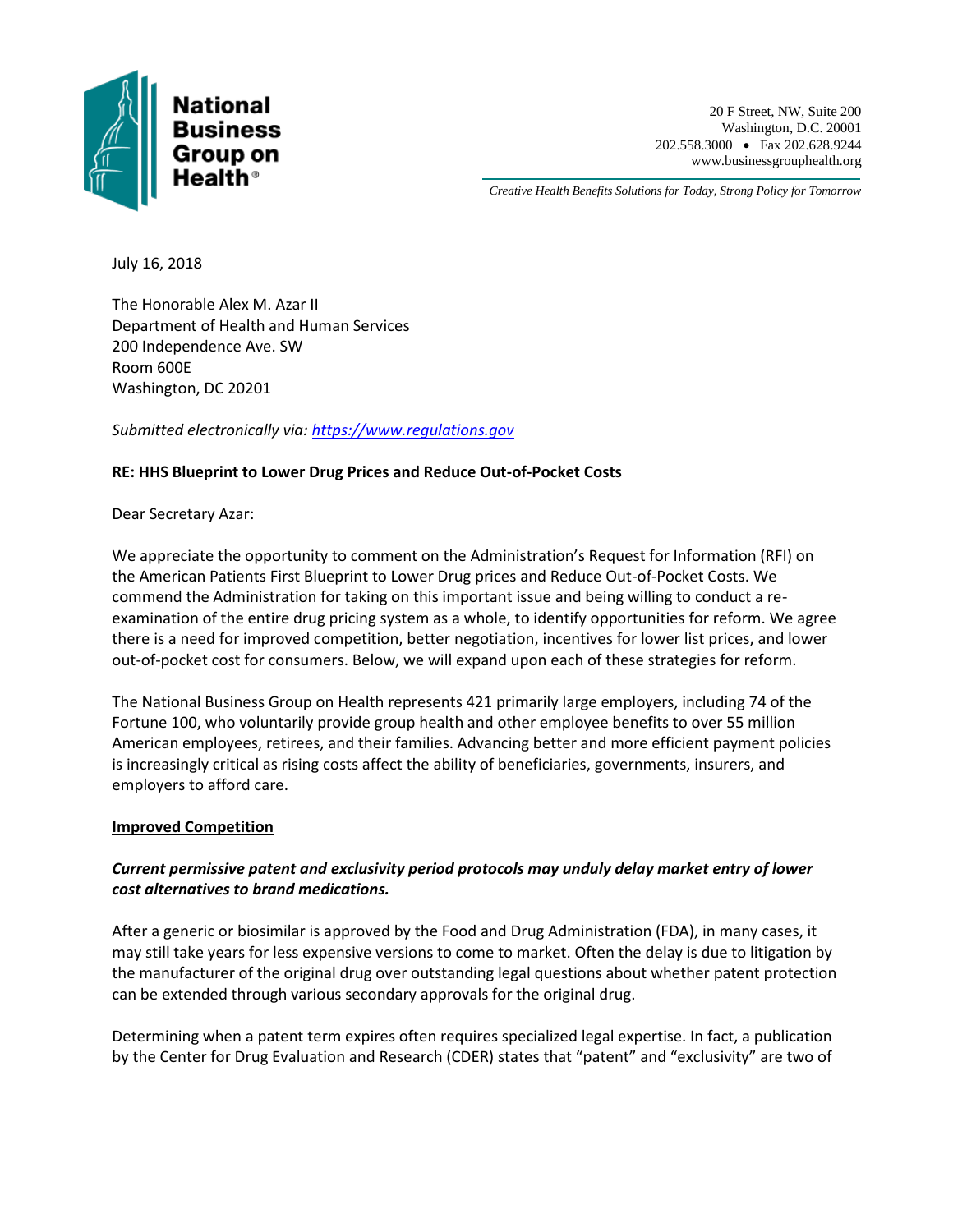the most commonly searched terms on the FDA website, $1$  which underscores both the complexity and value of these product protections to manufacturers, as well as the level of interest from outside stakeholders.

Beyond statutory extensions due to delays by the Patent and Trade Office (PTO) or the FDA, the life of a drug's overall patent protection can be extended by applying for secondary patents through new formulations of the drug, new routes of administration, new indications, or uses of the drug in combination with another drug ("patent estates").

# *The Business Group agrees that an appropriate period of protection is essential to promoting investment in innovation and the discovery of new medicines, but we also believe a balance must be struck between both the right to enjoy the benefits as a creator of intellectual property and society's interest in affordable medications*.

In the attached addendum to our comments, specific patent abuses and other anticompetitive practices are explained in more detail. While these practices do not in effect extend original patents, they create patent estates, which increase the probability of litigation between brand and generic manufacturers. Additionally, building patent estates tends to run in congruence with applications for additional market exclusivity from the FDA.

The Federal Trade Commission (FTC) has identified other strategies that exist to reduce generic drug competition. Specifically, the Business Group agrees with the FTC's identification of the following additional impediments to generic entry, and encourages HHS to remain focused on:

- Pay-for-delay deals; and
- Abuse of the Risk Evaluation and Mitigation Strategies (REMS) program through the FDA.

We commend the FTC for prioritizing pay-for-delay deals, a costly legal tactic that some brand manufacturers have been using to delay market entry of lower-cost generic alternatives. According to one study, these anticompetitive deals cost consumers and taxpayers \$3.5 billion in higher drug costs every year.<sup>2</sup>

Another area where the current regulatory system presents opportunities for branded firms to delay generic entry is in situations where a branded pharmaceutical is subject to a restricted distribution system. The FDA is authorized to require REMS programs, which restricts distribution of certain pharmaceuticals to safeguard the public and prevent potential abuse or diversion. But, even if the FDA does not require REMS for a drug, the manufacturer can voluntarily adopt a restricted distribution policy using exclusive contracts with distributors or specialty pharmacies to limit access to the product.

However, some branded manufacturers have used restricted distribution programs to delay generic entry in two ways: by refusing to provide samples to the generic manufacturer, leaving it unable to perform the preclinical and clinical testing the FDA requires to establish that the generic version is biologically equivalent to the branded drug; or, by preventing the generic from joining the existing REMS

 $\overline{a}$ 

<sup>1</sup> Lal R. Patents and Exclusivity. CDER Small Business Chronicles.2015.

<sup>2</sup> "Pay for Delay," Federal Trade Commission, July 23, 2013, https://www.ftc.gov/news-events/media-resources/mergerscompetition/pay-delay.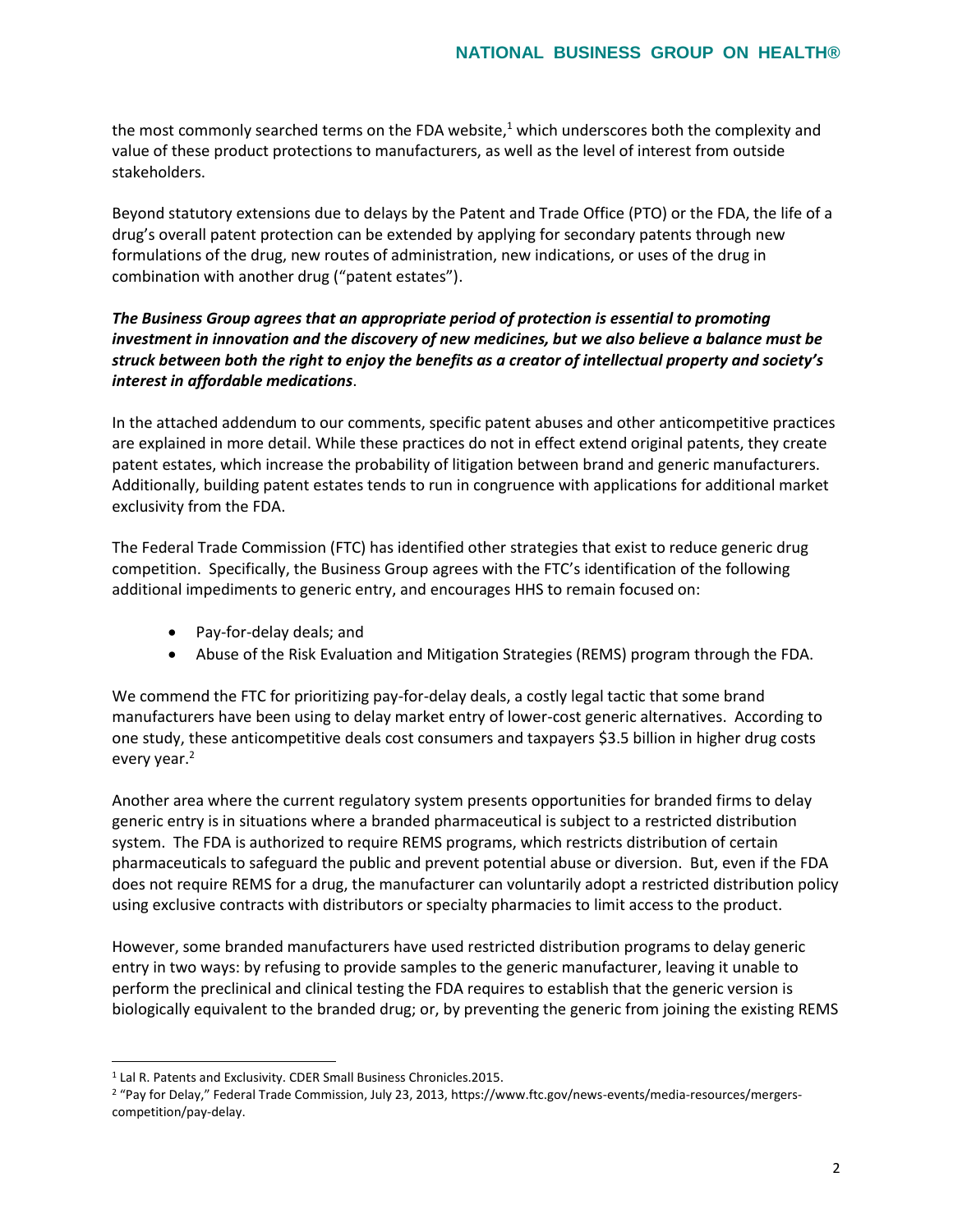distribution system, so the FDA cannot approve the generic manufacturer's Abbreviated New Drug Application (ANDA).

One study estimates that Americans have lost \$5.4 billion annually due to higher prices for prescription drugs because of REMS manipulation by brand drug companies.<sup>3</sup> *We encourage regulators to limit the ability for these rules to be gamed. However, FDA or FTC cannot remedy this issue on their own. The agencies should also urge Congress to act by passing legislation to prevent the misuse of REMS and restricted distribution schemes to delay generic drug competition.*

**Recommendations for Policy Makers** 

- **Eliminate or limit additive patent extensions and exclusivity periods that serve only to extend monopoly power, especially where there is limited, or no additional company investment or patient value produced;**
- **Develop sound policy that would discourage patent abuses such as "evergreening" and "product hopping." These policies may include financial penalties, loss of exclusivity periods and/or reduced patent terms for other products;**
- **Eliminate pay-for-delay deals and/or implement penalty provisions for companies that engage in pay-for-delay deals;**
- **Reduce the market exclusivity for biologics from 12 years to 7 years; and**
- **Limit the ability for REMS rules to be gamed; urge Congress to act by passing legislation to prevent the misuse of REMS and restricted distribution schemes to delay generic drug competition.**

#### **Better Negotiation & Incentives for Lower List Prices**

 $\overline{a}$ 

In most other industries, prices are largely influenced by the traditional laws of supply and demand. The value placed on goods and services by the customers heavily determines market prices and manufacturers price accordingly to ensure a large market.

However, given the nature of health care, its inelastic demand, third party payment models, and asymmetric economic information, it is hard for customers—patients, insurers, employers, and governments—to determine value, let alone influence prices in a market-driven way. These phenomena disproportionately shift the influence to determine prices and define value to providers and suppliers. The pharmaceutical market is even more complicated because patents and exclusivity periods create temporary monopolies, for good reason, but it makes it all the more difficult for customers to determine value let alone have much influence on prices.

As they do in research and development in their own industries, employers recognize the significant investments drug makers commit to research and development. They also recognize that, as drug makers note, bringing a drug to market requires substantial capital and can take a decade or more, and that most drugs fail. And finally, employers also recognize that, of the drugs that make it to clinical trials in humans, less than 12 percent secure full FDA approval.<sup>4</sup> Additionally, employers are even apt to

<sup>&</sup>lt;sup>3</sup> 0 Brill, Alex, Lost Prescription Drug Savings from the Use of REMS Programs to Delay Market Entry, Matrix Global Advisors (July 2014).

<sup>4</sup> Stow T. The drug development and approval process is about much more than the final "okay". The Catalyst. PhRMA.org. 2015.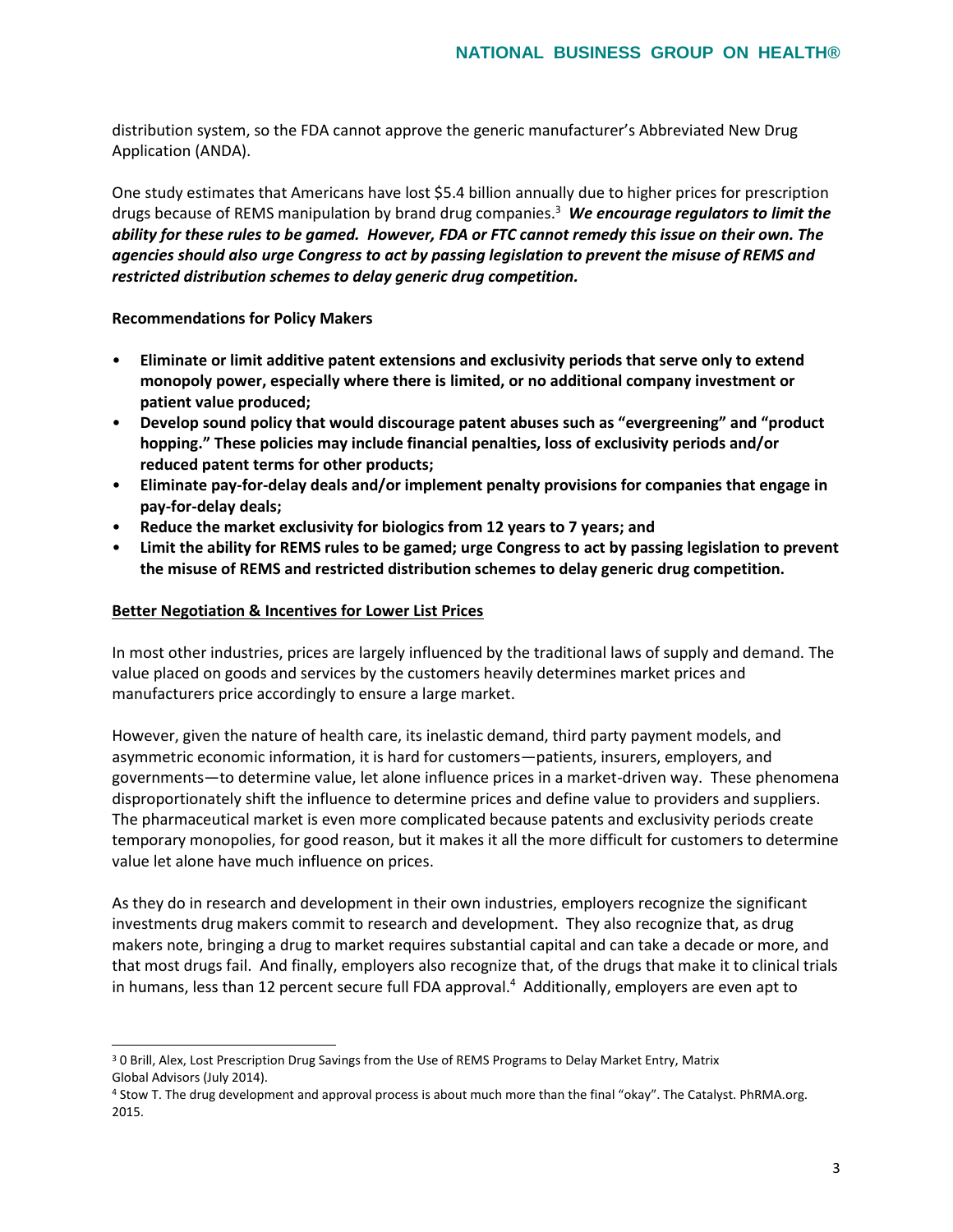accept that prices may be high for highly effective drug treatments, such as those for hepatitis C, and that selected drugs may add value to the health care system by saving money.<sup>5</sup>

Importantly, however, the increase in drug prices is not limited to the launch of new drugs but is aggravated by frequent price increases for drugs that have been on the market for many years. In addition, wide variation in charges for specialty drugs within and across sites of administration can tack on unnecessary and potentially exorbitant price inflators. The explosive growth in prices and spending for specialty pharmaceuticals has been alarming for quite some time, but has grown increasingly so in recent years, accelerated by the increase in vertical provider consolidation, which has contributed to growth in spending for specialty medications.

Given these concerns, **the Business Group agrees it is necessary to review public policies that influence the pricing, prescribing, and recommends adopting and reinforcing new public policies that would create more sustainable, affordable pricing:** 

- **Remove uncertainties around risk-based and value-oriented contracting and implement indication-specific pricing and reference pricing in public programs;**
- **Limit the reach of Medicare Part D protected classes;**
- **Eliminate perverse payment incentives under Medicare Part B;**
- **Encourage the uptake of biosimilars; and,**

 $\overline{a}$ 

• **Reform permissive patent and exclusivity protocols.** 

# *Remove Uncertainties around Risk-based and Value-Oriented Contracting and Implement Indication Specific Pricing and Reference Pricing in Public Programs*

The fee-for-service model in which a set price is paid for a drug, irrespective of its health outcomes or its impact on the need for other health services now and in the future, is antiquated and inefficient. In the face of these outdated payment policies, industry stakeholders are already experimenting with innovative value-oriented solutions, often thought of under an umbrella concept commonly referred to as Value Based Payment (VBP) arrangements or "risk-sharing" arrangements. Risk-sharing arrangements seek to more concretely tie payments to improved patient outcomes by implicitly tying reimbursement amounts to drug-associated patient outcomes and/or improvements in quality of life.

Risk-sharing agreements are a step toward creating a more sustainable pricing model for prescription drugs, particularly for expensive specialty medications. They distribute risks between payers and manufacturers more equitably and are likely to improve outcomes and the appropriate use of medications, and thus to improve quality. The attractiveness of risk-sharing arrangements are manifold, including creating a win-win win situation for patients, manufacturers and payers—where incentives for employers, insurers, and plan participants all align toward appropriate, evidence-based use of expensive specialty medications.

While employers are optimistic about risk-sharing agreements, current policies inhibit the willingness of drug makers to enter these types of arrangements on a full-scale basis. Specifically, contracts in which manufacturers share in the financial risk if medications do not work as intended, may trigger provisions of the Medicaid "best price" program and it is not clear how such arrangements relate to this policy rule.

<sup>5</sup> Osborn J. Desperately Seeking Price Reform: Pharma Needs To Embrace Transparency & Value To Protect Innovation. Forbes. 2015.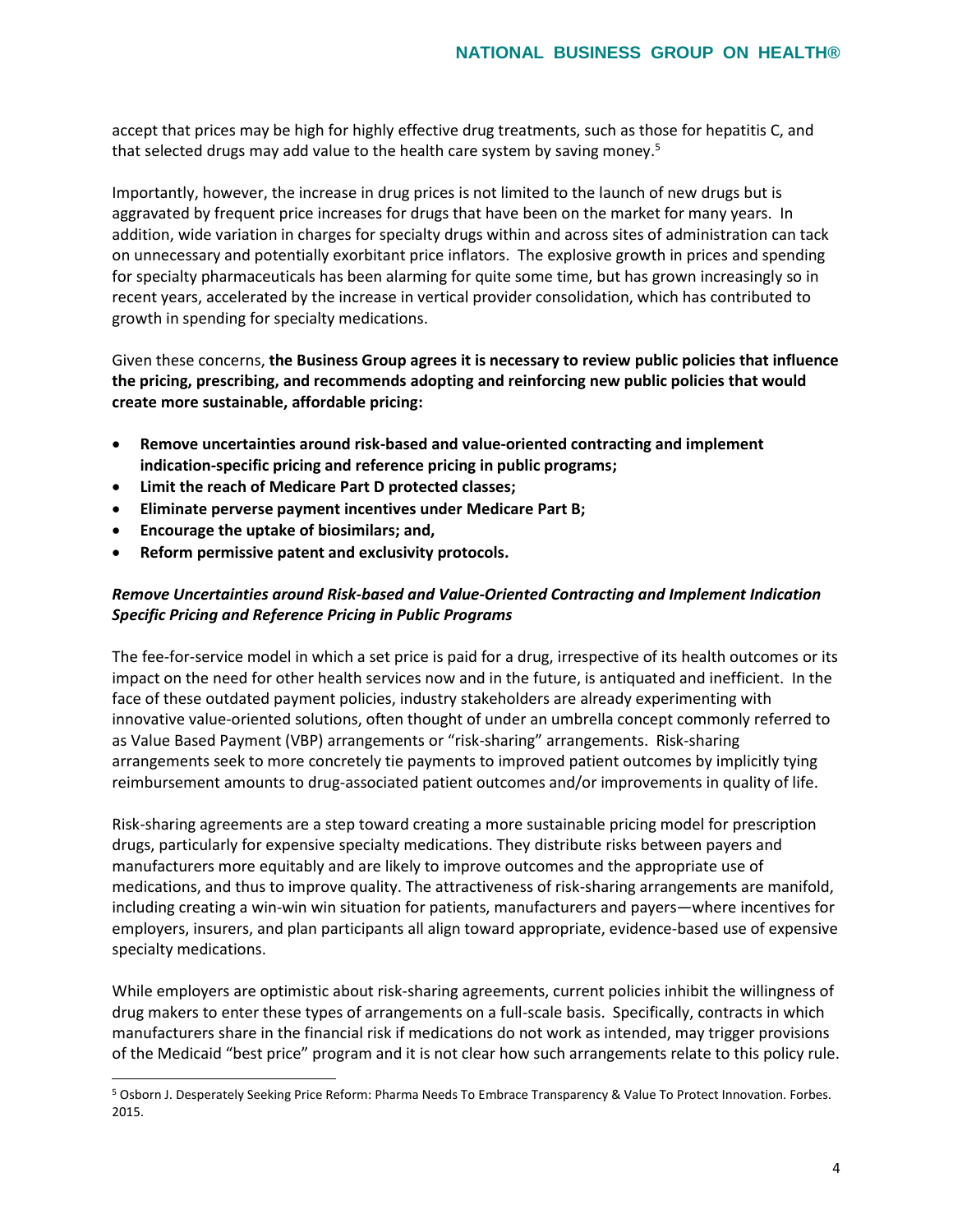Although manufacturers have increasingly shown a willingness to take on risk and potentially reimburse or rebate payers when a product fails to execute against pre-contracted outcomes, they have concerns that those rebates or reimbursements could trigger manufacturer obligations to Medicaid under the best price program, which is an obstacle to these novel types of pricing arrangements.

We support the intent of risk-sharing agreements, as these types of interactions between insurers and manufacturers may have the effect of reducing prescription drug expenditures and overall medical costs for both public and commercial plans, although we recognize that more data are needed on the impacts. For these reasons, *we believe it is critically important to remove barriers to VBP arrangements, particularly those constraining the creation of risk-based contracting.*

### Value Frameworks and Innovative Pricing/Reimbursement

Four widely recognized value frameworks have been developed by the American Society of Clinical Oncology, the Institute for Clinical and Economic Review, the National Comprehensive Cancer Network, and Memorial Sloan Kettering Cancer Center. While each framework differs from the next, they share a goal to encourage shared decision-making between providers and patients, particularly when choosing high-priced drug therapies. Employers are encouraged that risk-based and value-oriented contracting may help slow rapidly escalating health care spending. With that in mind, we expect to see more employers seek opportunities to either directly engage in outcomes-based deals or encourage their plans to engage in these types of arrangements. We also encourage HHS and the congress to consider adopting value frameworks.

Indication-specific pricing holds the potential for increasing payment alignment for a drug with the value it delivers to a patient population by adjusting reimbursement to correspond with effectiveness of the medication at each indication.

With multi-indication drugs on the rise, many of which are high-priced specialty drugs, employers are willing to consider options through which pricing can better reflect differential benefit by indication. In March 2016, ICER detailed<sup>33</sup> various models of indication-based pricing for pharmaceutical drugs, outlined the risks and benefits of these models for both payers and manufacturers, and made specific policy recommendations for how these types of agreements could be implemented. *Three major models of indication-specific pricing were described, which could be considered by policy makers:*

- 1. Distinct product differentiation authorized and marketed under different brand names with different prices;
- 2. No brand differentiation, distinct, separate discounts are applied for each indication; and,
- 3. No brand differentiation, a single "weighted-average" price is developed using estimates of indication use across the population, with possible retrospective reconciliation through rebates based upon actual use.

## Reference Pricing

Specific to reference pricing, employers have successfully implemented this policy, particularly when generic alternatives to more expensive brand medications are available and for specialty medicines where price variation in site of administration exists. As policy makers contemplate reference pricing policies for pharmaceuticals, one potential academic resource for reference is the Northwestern Journal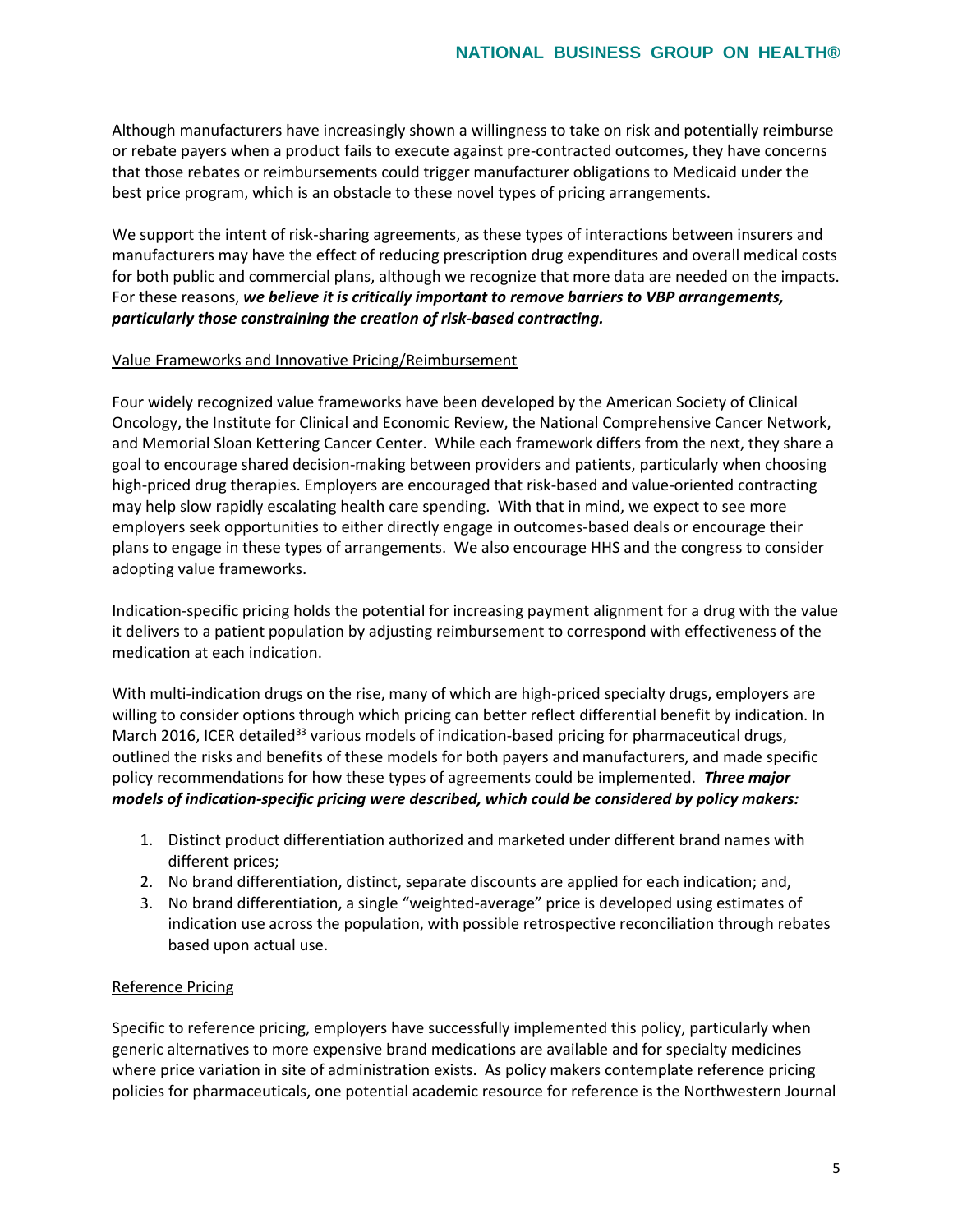of International Law and Business, which synthesized 16 studies describing 9 reference-pricing policies from 6 countries.<sup>6</sup> The synthesis found that reference pricing "led to decreases in drug prices and increases in utilization of targeted medications, while also reducing payer and patient expenditures. The synthesis further suggested there was no increase in the use of medical services, such as physician office visits and hospitalization.

## **Recommendations for Policy Makers**

- **Consider exemptions for value-based contracts from Medicaid best price requirements and clarify how drug makers and payers can conceive of value-based contracts without triggering broader Medicaid best price program implications;**
- **Allow for variable pricing where the price better reflects the evidence for benefit and reduced costs;**
- **Evaluate the usefulness and application of the existing developed value frameworks and their potential to impact drug pricing in public programs, as well as their overall utility to the health care system;**
- **Directly link reimbursement to improved patient outcomes;**
- **Consider how drug makers and payers can enter into other types of innovative VBP arrangements, such as indication-specific pricing; and,**
- **Implement reference pricing policies consistently across public programs, where possible and supported by clinical evidence.**

## *Limit Reach of Medicare Part D Protected Classes*

While formulary design is a widely used private-sector tool for controlling private payer drug costs, Medicare has limited the freedom of Part D plans to control their formularies through specific rules, two of which substantially impact the price of drugs: 1) federal regulations require that plan formularies include drug classes covering all disease states, and a minimum of two chemically distinct drugs in each drug class - a policy construct that allows drug makers to manipulate pricing based on artificial market share; and 2) plans are also required to cover all drugs in six protected classes: immunosuppressants, antidepressants, antipsychotics, anticonvulsants, antiretrovirals, and antineoplastics.<sup>7</sup> What's more, the CMS has gone beyond the statute, requiring at least one drug in each subclass as well. $8$ 

These rules limit the negotiating power of Part D plans and make drugs in those classes more expensive. Specific to the six protected classes, a Milliman study found that they accounted for between 16.8–33.2 percent of Part D drug costs and suggested that reversing just this one rule could decrease prices in these classes by 9-11 percent, for a projected Part D savings of \$511 million per year.<sup>9</sup>

The Medicare Payment Advisory Committee (MedPAC), which provides independent, nonpartisan policy and technical advice to the Congress on issues affecting the Medicare program and CMS, has twice recommended eliminating certain protected classes, but the proposals have twice been rejected.<sup>10</sup> If

 $\overline{a}$ 

<sup>6</sup> Marie Salter, "Reference Pricing: An Effective Model for the U.S. Pharmaceutical Industry?," Northwestern Journal of International Law & Business 35, no. 2 (January 1, 2015): 413.

<sup>7</sup> The Medicare Part D Prescription Drug Benefit. Kaiser Family Foundation2015.

<sup>8</sup> Outterson K, Kesselheim AS. How Medicare Could Get Better Prices On Prescription Drugs. Health Affairs. 2009;28(5):w832 w841.

<sup>&</sup>lt;sup>9</sup> Ibid.

<sup>10</sup> *Report to the Congress: Medicare Payment Policy.* The Medicare Payment Advisory Commission (MedPAC); 2014/03// 2014.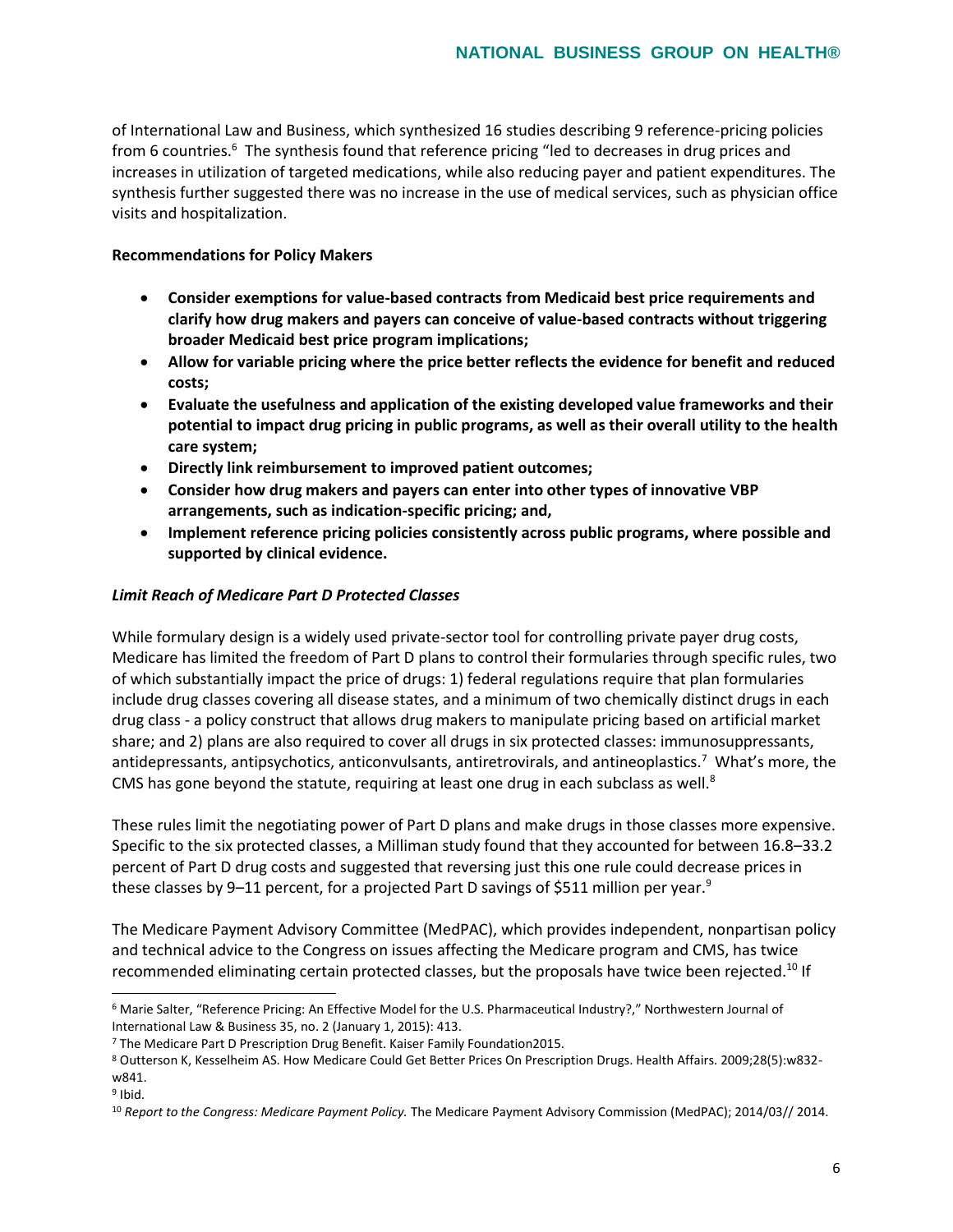adopted, MedPAC suggested that the proposed changes to the Part D program could increase the payers' negotiating ability to lower prices of medicines in the protected classes. This potential change would be significant not only for the Medicare program, but also for pricing in the commercial market, including for employer plans. Medicare's rules and pricing for prescription drugs influences system-wide resource allocation and costs extend well beyond the share of health expenditures it finances directly due to its large beneficiary base and sheer volume of transactions.<sup>11</sup> Medicare Part D payment and plan design policies for prescription drugs greatly affects the private sector. One author has likened this phenomenon to "bargaining in the shadow of a giant."<sup>12</sup>

According to a 2014 report, the prices for drugs in the six protected classes showed a growth trend between 2006 and 2011 similar to that for all Part D drugs, rising by a cumulative 28 percent,<sup>13</sup> driven primarily by two classes of drugs where generic competition was available: 1) antidepressant medications, which accounted for about half of the volume in the six classes, and 2) anticonvulsants, which accounted for about a quarter of the volume. Meanwhile, the same report notes that other classes made up almost entirely of brand-name drugs saw rapid growth in prices, ranging from increases of over 30 percent for antiretrovirals to increases of nearly 80 percent for antineoplastics.<sup>14</sup>

When generic substitutions were considered, prices in protected classes fell by a cumulative 2 percent over the six-year period, signaling that plan sponsors had successfully moved enrollees toward generics for these drugs when generic substitutes were available. MedPAC further noted that the drugs' protected status may limit the amount of rebates plan sponsors are able to obtain from manufacturers for drugs in these classes.<sup>15</sup>

Although there has been intermittent momentum to address the protected classes policy to save money in the Medicare program, there is no recognition by policy makers that current law limits private payers' ability to negotiate lower prices for certain drugs.

### **Recommendations for Policy Makers**

- **Limit legislative and regulatory restrictions on formulary design within protected classes by modifying the Medicare Part D rules to remove those protected classes where sufficient generic competition exists;**
- **Evaluate the potential anticompetitive influence of protected classes on the commercial market, and specifically, evaluate the limitations imposed on private payers' ability to negotiate competitive prices for drugs in the protected classes due to market spillover; and,**
- **Work with stakeholders, including employers, to gain consensus around Medicare prescription drug policy changes that would remove additional hindrances to effective private payer pricing negotiation of these drugs, and then implement those changes.**

### *Eliminate Perverse Payment Incentives in Medicare Part B*

As discussed above, most drugs in Medicare are reimbursed through Part D, its pharmacy benefit, but many specialty drugs are reimbursed through Part B, which is Medicare's medical benefit. This

 $\overline{a}$ 

<sup>11</sup> Clemens J, Gottlieb J. In the Shadow of a Giant: Medicare's Influence on Private Physician Payments. 2013/10// 2013. 19503.  $12$  Ibid.

<sup>13</sup> Ibid.

<sup>14</sup> Ibid.

 $15$  Ibid.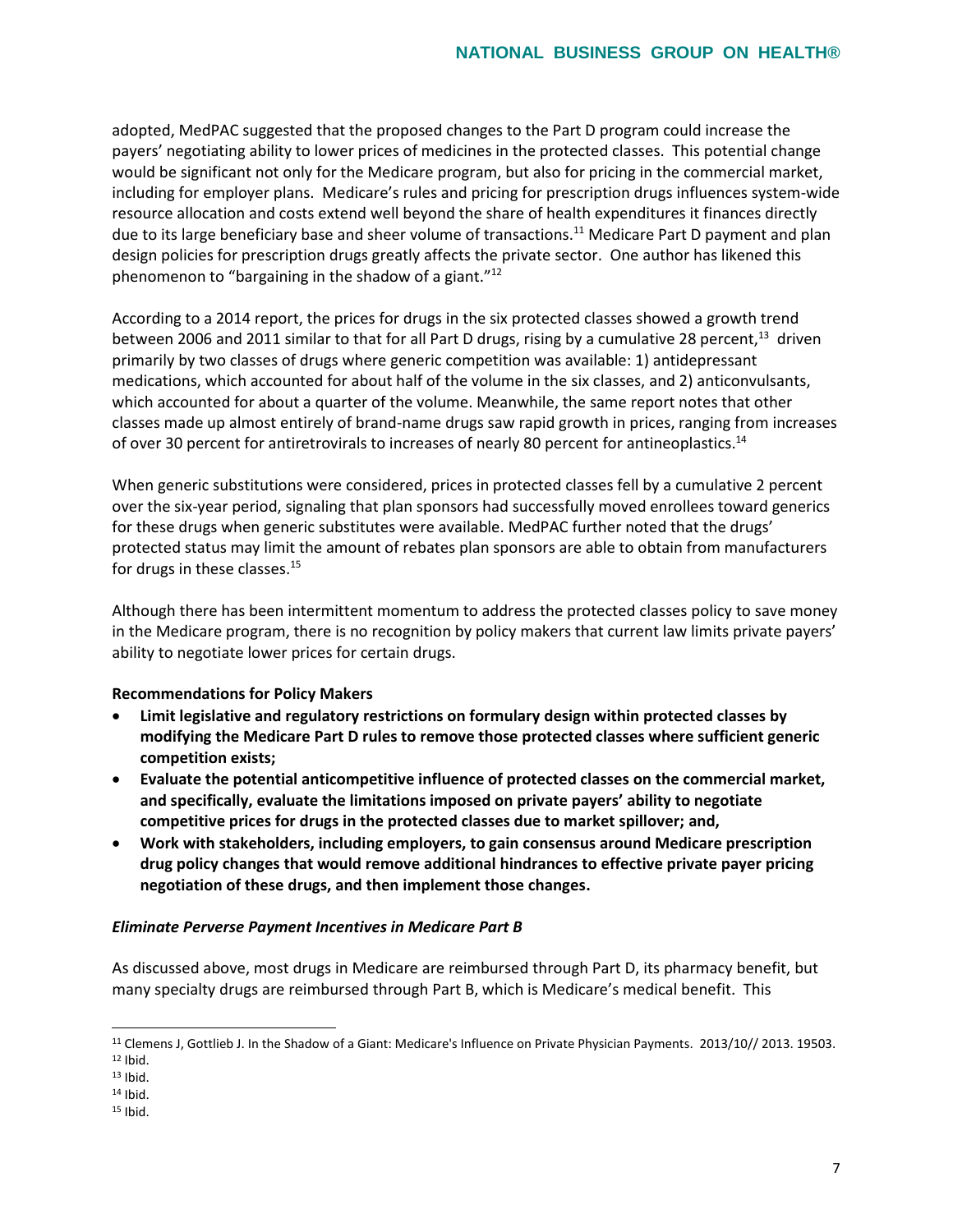transactional difference takes place because specialty drugs often must be administered in a physician's office or hospital outpatient department. Because of this difference, Part B providers typically "buy and bill" for specialty drugs, meaning they buy the products in advance, store them according to the label specifications, and bill Medicare for reimbursement after administration to the patient. Provider reimbursement is calculated as ASP+6%, where ASP is "average sales price," which is calculated by CMS from manufacturer-reported prices for "sales to all purchasers," excluding sales that are exempt from Medicaid "best price" and sales at "nominal charge."<sup>16</sup>

This reimbursement model creates a three-part and cyclical incentive for prices to continuously inflate. First, it encourages manufacturers to set prices higher, to incent providers to select their drug, to receive a higher reimbursement. Second, it also creates an incentive for providers to continuously select higher-priced drugs, even when lower cost alternatives might be available. Third, it incents the delivery of these medications in higher-priced settings, such as hospital outpatient departments.

### **Recommendations for Policy Makers**

- **Eliminate financial incentives in Medicare for prescribing more expensive medicines, in more expensive settings; and,**
- **Encourage providers and manufacturers to share financial risk for the outcomes associated with the use of high-priced drugs when lower-priced alternatives are available.**

#### **Reduce Patient Out-of-Pocket Spending**

 $\overline{a}$ 

The Business Group believes that the policy recommendations above, if implemented will go a long way toward creating a more competitive market for pharmaceuticals that will also reduce costs for patients and payers. In addition, we believe that as employers increasingly offer high-deductible health plan options to employees and health care prices, including prices for prescription drugs continue to rise, the demand for price information and for quality information has never been higher. However, despite the growing popularity of health plan, PBM and Internet-based tools to compare health care services and providers, Americans need access to more comprehensive, real-time, price, quality and clinical effectiveness information about their medical care and prescription drugs. We strongly urge CMS to redouble its efforts to continue to support and improve public disclosure of price and quality data from the Medicare program to guide consumers.

Further, access to information about the price and quality of prescription drugs can help consumers make better and more informed choices. However, it is surprisingly difficult for consumers to get this information – especially in a readable, digestible and standardized format that allows for meaningful comparisons. The information void is particularly detrimental to informed choice in a market, particularly where the price of a specialty drug can vary considerably by site of service may not lead to higher quality or improved patient outcomes.

# *Thus, the Business Group believes that all health care providers and facilities should publicly disclose, in a user-friendly format, all comprehensive information about the relative price, quality, safety and efficacy of recommended treatments and prescription drugs.*

The added benefit of providing transparency information, in addition to reducing out-of-pocket costs, is the potential to reduce overall expenditures through improved consumerism. A recent study by the

<sup>&</sup>lt;sup>16</sup> The Best Price Requirement of the Medicaid Rebate Program. The Academy of Managed Care Pharmacy (AMCP); 2009.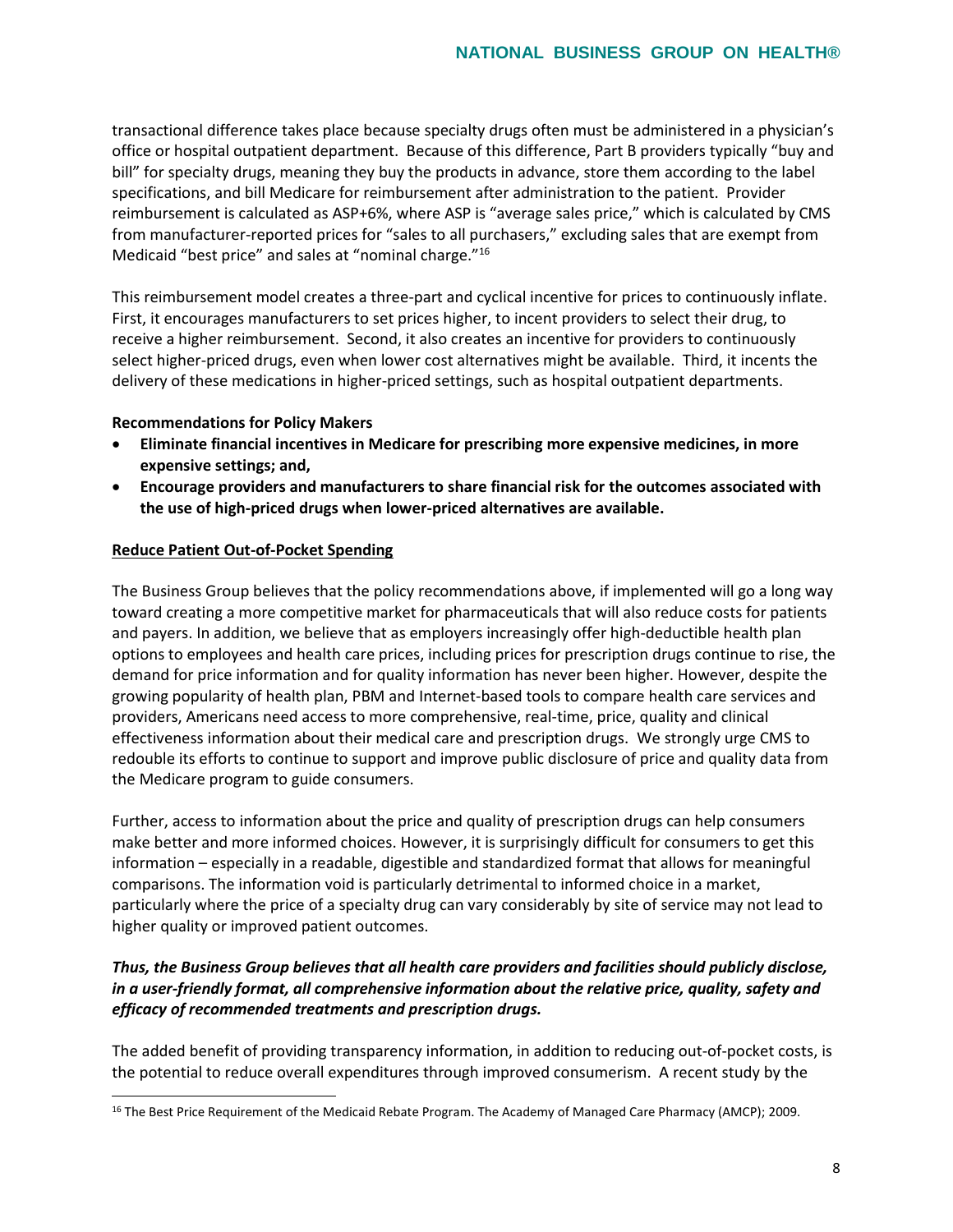Employee Benefit Research Institute (EBRI)<sup>17</sup> revealed, among other findings, that compared to people enrolled in traditional health plans (PPO, HMO, POS, etc.), high deductible health plan (HDHP) subscribers are more likely to engage in cost-conscious behavior, such as:

- Asking for a generic drug instead of a brand name drug (52% HDHP vs. 37% traditional)
- Talking to their doctor about treatment options and costs (43% vs. 32%)
- Developing a budget to manage health care expenses (28% vs. 22%)

#### **Recommendations for Policy Makers**

- **Continue to strongly support and improve CMS efforts to publicly disclose price and quality information for consumers and payers.**
- **Require that providers, facilities, and suppliers publicly disclose, in a user-friendly format, comprehensive information about the relative price, quality, safety and efficacy of recommended treatments and prescription drugs.**

Finally, in the  $4<sup>th</sup>$  quarter of this year, we will launch the Pharmaceutical Supply Chain Leadership Forum (the "Leadership Forum"), an invitation-only initiative, which will convene stakeholders across the pharmaceutical supply chain. Given the attention and concern regarding drug pricing in Washington and the media, and among consumer groups and employers, we are creating this opportunity for key stakeholders to come together, offer our respective viewpoints, and coalesce around disruptive solutions that could potentially revolutionize the pharmaceutical supply chain.

This initiative recognizes that employers and patients seek a delivery model marked by transparency, affordability and access, and that a participatory process must be established to facilitate dialog and research, collect input, and make solutions-oriented recommendations. Further, the impetus behind this initiative draws upon the increased frustration by employers, policymakers, manufacturers, PBMs, health plans, the media, patients and public purchasers.

Through the leadership forum, we intend to host dialog around key issues noted in the blueprint, including, but not limited to, alternatives to the predominant supply chain models, the fiduciary status of PBMs and pharmaceutical rebates. We look forward to updating the agency on the work of the Leadership Forum – it is our hope that this group will recommend meaningful changes that the agency could consider implementing.

Thank you for considering our comments and recommendations regarding HHS's blueprint. We look forward to reading the comments to the docket and following the agency's progress on this issue. Please contact me or Steven Wojcik, the National Business Group on Health's Vice President of Public Policy, at (202) 558-3012 if you would like to discuss our comments in more detail.

Sincerely,

Bung Mereste  $\overline{a}$ 

<sup>17</sup> "EBRI\_IB\_433\_CEHCS.25May17.pdf," accessed July 16, 2018, https://www.ebri.org/pdf/briefspdf/EBRI\_IB\_433\_CEHCS.25May17.pdf.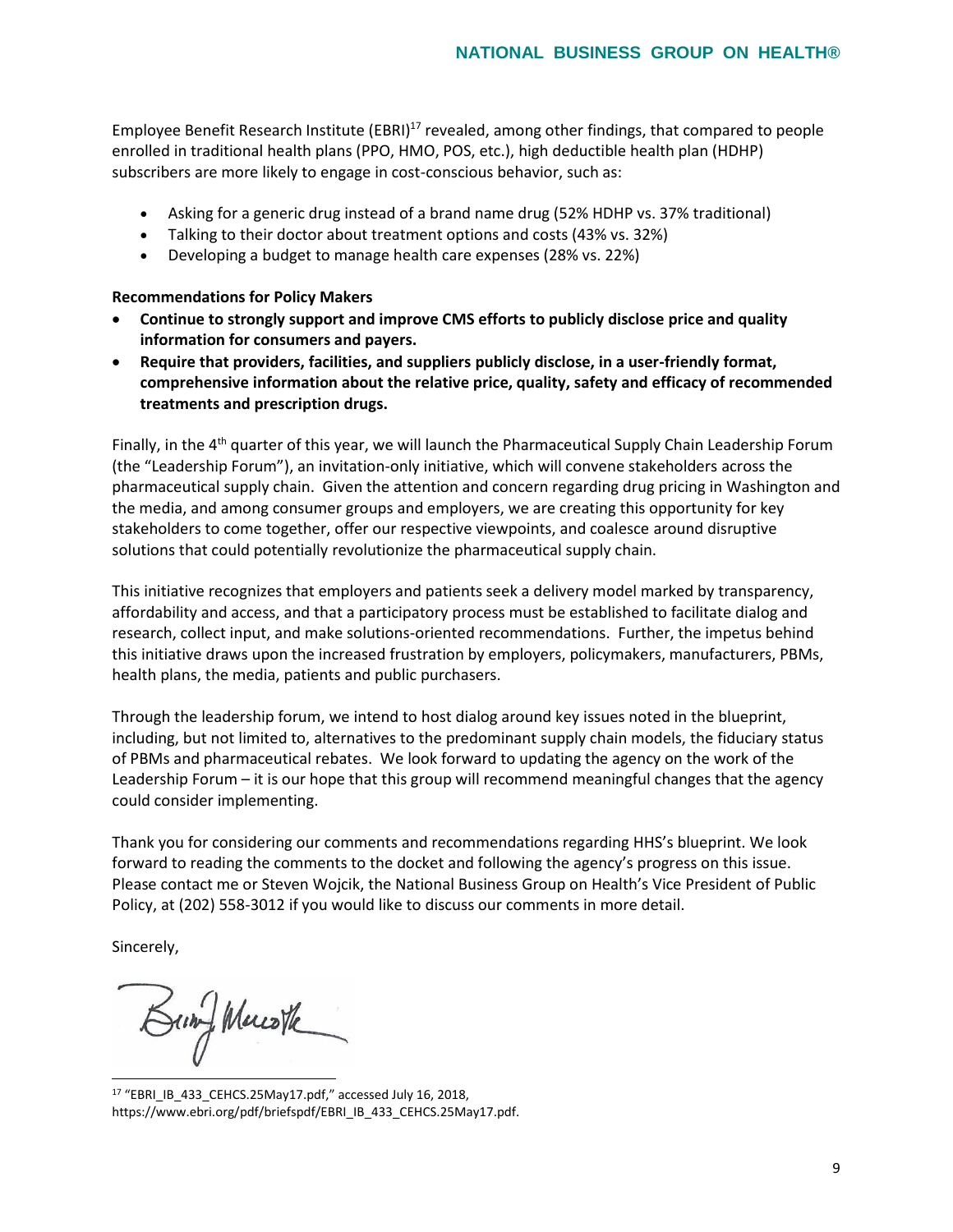Brian Marcotte President and CEO

**Addendum**

## **Pharmaceutical Patent Abuses**

## *"Evergreening" or "Product Hopping"*

This term describes a practice in which a brand manufacturer makes minor or modest formulation changes that provide little to no therapeutic advantage to a brand medication's formulation for the purpose of extending the life of both patent protection and FDA exclusivity. Companies have been known to introduce a nearly identical version of a brand-name drug before patent expiration and allow the original drug's patent to expire, promoting the "new" drug as an improvement over the previous brand-name drug. The Federal Trade Commission (FTC) and other government officials have flagged this practice as anti-competitive<sup>18</sup>, but it remains legal. In addition to using this method for piling up patents, FDA approval for a new use or a new formulation also triggers an additional three years of marketing exclusivity.

## *Label Patents*

Refers to any patent that covers a method or product mentioned in the FDA-approved label. Label patents typically target a new patient population or a new indication, or include a new dosage form, dosing regimen or route of administration. The patent term for such new patents is 20 years from date of filing, which can significantly extend the period of exclusivity for the repurposed drug.  $^{19}$  Examples of label patents include:<sup>20</sup>

- Administering a different dose to the elderly;
- Titration of dosage over a certain number of days;
- Titration pack with escalation dosages;
- Administering a drug without food;
- Administering a dosage form that achieves plasma level of X, measured Y hours after dosing;
- Administering with an anticonvulsant in patients at risk of seizure;
- Informing the caregiver or patient to avoid taking the approved drug with another drug;
- Offering a drug in combination with unique packaging;
- Offering a drug in combination with a delivery device, such as an; and
- Providing a unit dosage of a drug with particular dissolution values or resulting pK values.

### *30-Month-Stay*

 $\overline{a}$ 

Refers to the burden placed on the generic drug manufacturer when bringing a potential generic entrant to market while operating under the assumption that a patent on the branded product is invalid; under those conditions, the generic manufacturer must file its application with a "paragraph IV certification," stating the reasons the patent is invalid. At this juncture, an automatic 30-month-stay is initiated, preventing the generic from coming to market to allow for the resolution of litigation between the brand and generic manufacturers. Improper patent listings by branded manufacturers trigger frivolous 30-month-stays; – this practice has been flagged by the FTC and litigated extensively. Essentially, when

<sup>18</sup> Royall, Sean M ., Johnson, Ashleye, McKenney, Jason C. "Antitrust Scrutiny of Pharmaceutical "Product Hopping," page 75. Antitrust, Vol. 28, No. 1, Fall 2013. © 2013 by the American Bar Association. Accessed July 17, 2017 via:

http://www.gibsondunn.com/publications/Documents/RoyallAntitrustScrutinyABA.pdf

<sup>19</sup> Israelsen N. New Patents for Old Drugs: Label-based strategies in the United States. Pharma Focus Asia. 2016. <sup>20</sup> Ibid.